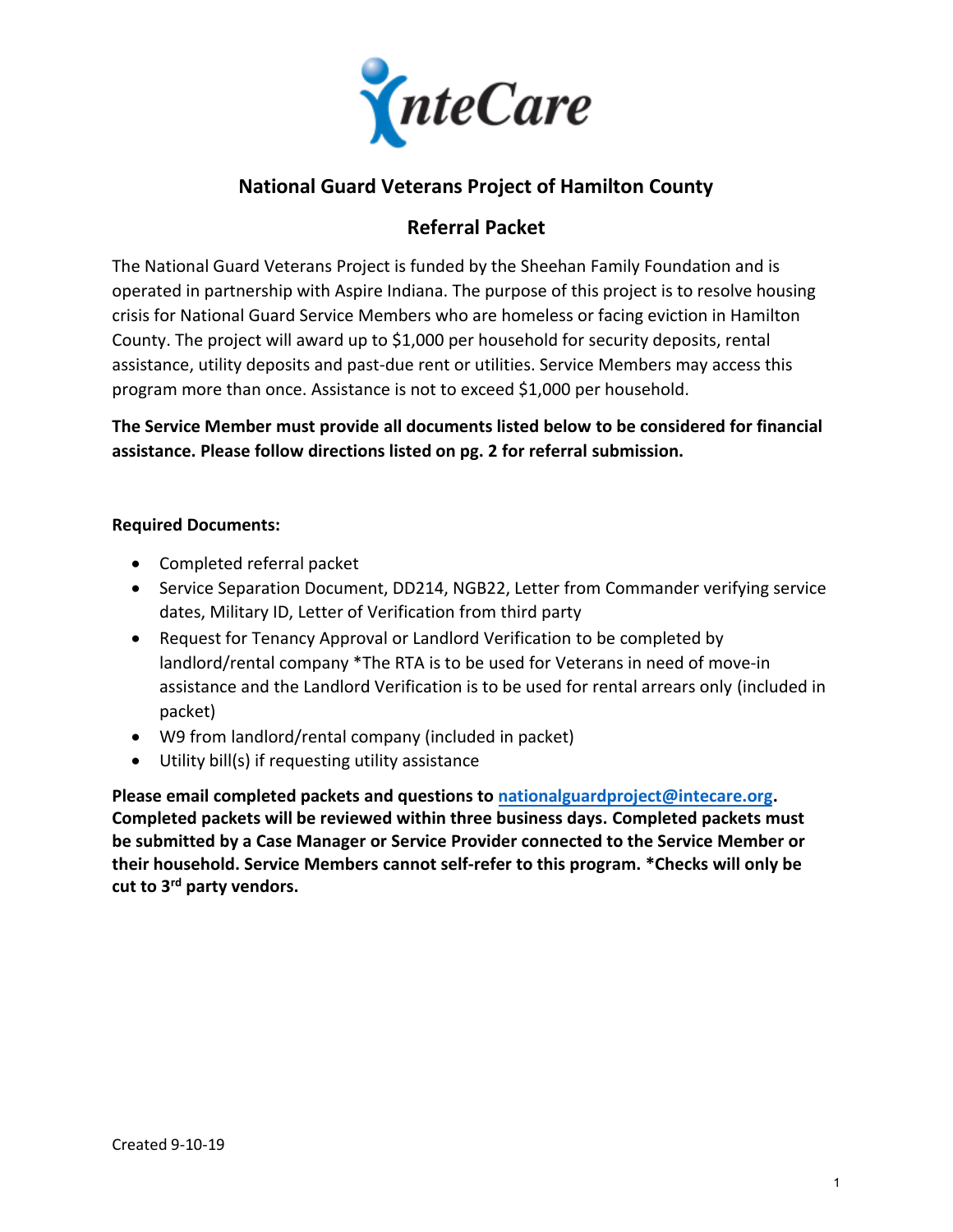

### **Directions**

- 1. Have Service Member complete the information section in this packet (p. 3)
- 2. Have Service Member sign the release of information ( $p.4$ ) \*To allow for data to be entered into the Homeless Management Information System (HMIS)
- 3. If requesting move-in assistance, have the landlord of the identified unit complete the Request for Tenancy Approval Form in this packet (p. 6)
- 4. If requesting assistance with rental arrears, have the landlord complete the Landlord Verification Form in this packet (p.7)
- 5. For both move-in and rental arrears assistance, have the landlord complete a W9 form included in this packet \*The W9 is an IRS form used by businesses to prepare 1099 forms at the end of the year to entities businesses have paid to
- 6. Obtain proof of service from Service Member using one of the following: Service Separation Document, DD214, NGB22, Letter from Commander verifying service dates, Military ID, Letter of Verification from third party
- 7. If requesting assistance with utility deposits or utility arrears, obtain utility bills from Service Member/utility company
- 8. Email the completed packet or questions to [nationalguardproject@intecare.org](mailto:nationalguardproject@intecare.org)
- 9. Allow three business days for a response \*Service Members cannot self-refer and must be referred by an organization or individual providing services to the Service Member or their family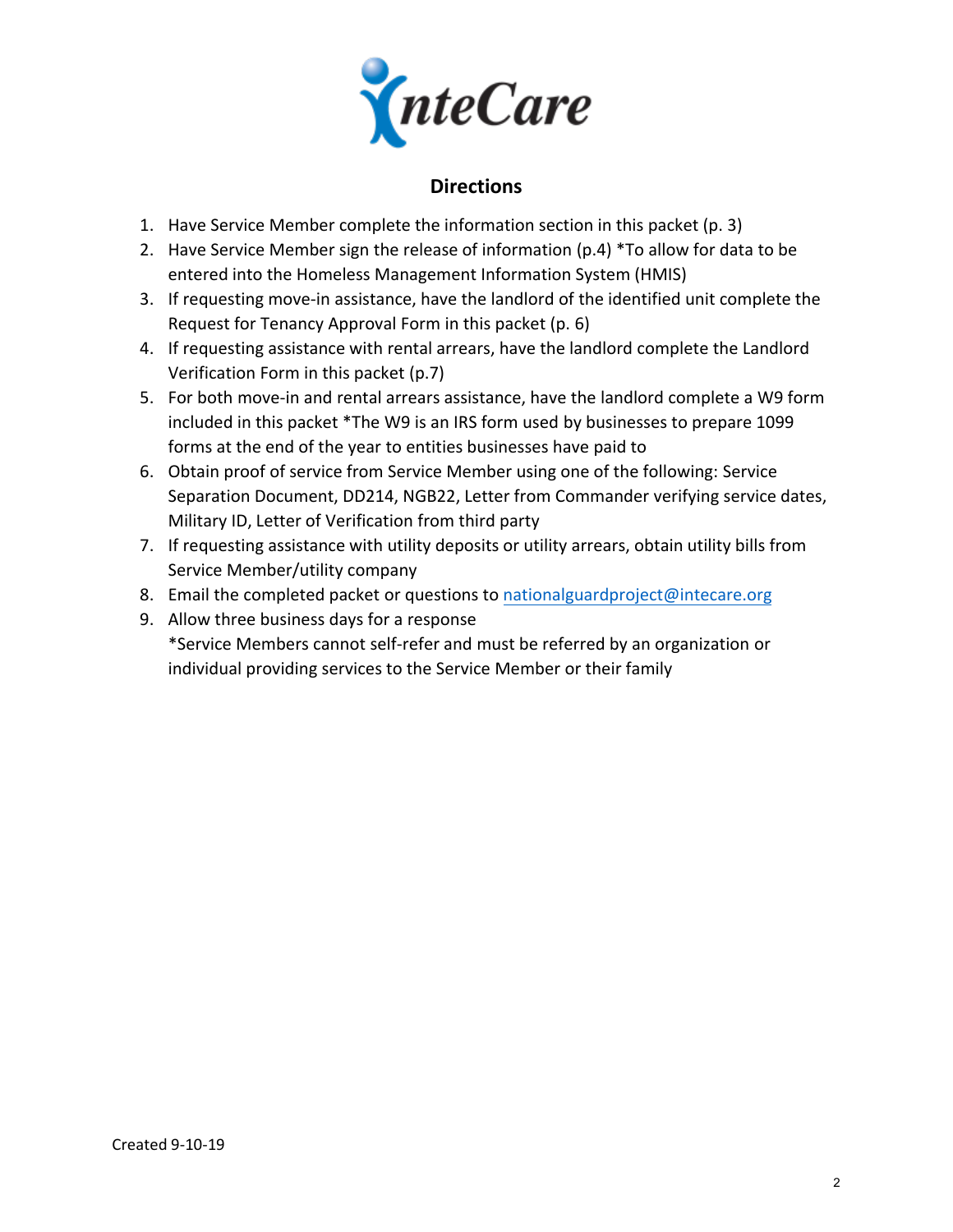

#### **SERVICE MEMBER'S INFORMATION**

| Dates of Service (mm/yy): ___________ to ____________               |                                                                                                                                                                       |
|---------------------------------------------------------------------|-----------------------------------------------------------------------------------------------------------------------------------------------------------------------|
| Please write or attach a summary of the Service Member's situation: |                                                                                                                                                                       |
|                                                                     | ,我们也不能会有什么。""我们的人,我们也不能会有什么?""我们的人,我们也不能会有什么?""我们的人,我们也不能会有什么?""我们的人,我们也不能会有什么?""<br>,我们也不能在这里,我们也不能在这里的时候,我们也不能在这里,我们也不能不能在这里,我们也不能不能不能不能不能。""我们,我们也不能不能不能不能不能不能不能不能 |
|                                                                     |                                                                                                                                                                       |
|                                                                     |                                                                                                                                                                       |
|                                                                     |                                                                                                                                                                       |
|                                                                     |                                                                                                                                                                       |
|                                                                     |                                                                                                                                                                       |
| Service Member Signature: _<br>Created 9-10-19                      | Date:                                                                                                                                                                 |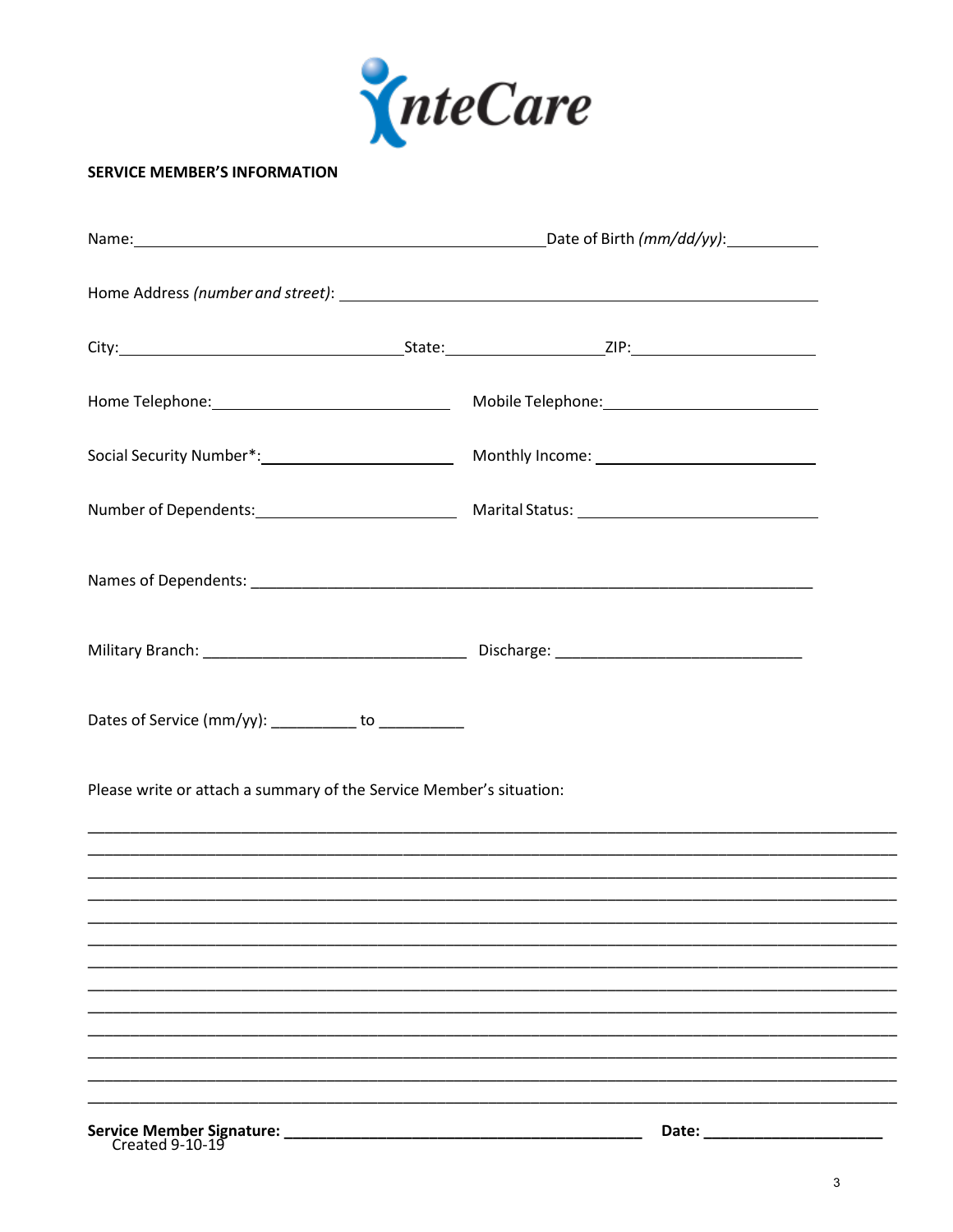

## **National Guard Veterans Project of Hamilton County**

#### **Release of Information**

| <b>OFFICE USE ONLY</b> |                |  |
|------------------------|----------------|--|
| <b>Client Name:</b>    | Date of Birth: |  |

#### **AUTHORIZATION TO OBTAIN AND RELEASE PERSONAL INFORMATION**

I, The same of the Carel ("Client") am voluntarily participating in the InteCare National Guard Veterans Project and request and authorize InteCare to obtain and release the following information (collectively the "Personal Information"), including, but not limited to: demographic information, household information, disability information, rental information, utility information, income information, shelter information, employment and housing status information. The Personal Information may be obtained and released for the purpose of addressing housing issues affecting the wellbeing of the Client, including making referrals or coordinating services on behalf of Client with the following entities: Aspire Indiana, Inc., Adult & Child Mental Health Center, Inc., Midtown Community Mental Health, Gallahue Mental Health Services, HMIS Client Track, Community Housing Providers (shelters, landlords, motels, apartments, homes), Veteran Service Providers (Department of Veteran Affairs), Utility Service Providers (all local and national power, water, sewer, cable, phone, television, internet, gas, electricity, or any other utility including but not limited to Indianapolis Power & Light Company and Citizens Gas), Community Resources (St. Vincent DePaul, food pantries, and any other food or service assistance or distribution program), Public Assistance Programs (Indiana Family and Social Services Administration programs, or any other State or Federal public assistance program), Law Enforcement Agencies, Previous/Current/Future Employers, Easter Seals Crossroads organization and/or other organizations for the purpose of assistance with attaining employment, and other businesses, agencies or individuals InteCare may consider reasonably necessary for its purposes (collectively all entities referred to as "Community Partners")

In addition to the release and exchange of Personal Information between InteCare and the Community Partners, Client requests that such Personal Information shall also be released to and exchanged between the following (if none then write " $NONE"$ ):

**The following entities are NOT permitted to receive or exchange Personal Information with**  InteCare (if there are no exclusions then write "NONE):

**The following information may NOT be released or exchanged (if all Personal Information may**  be released and exchanged then write "NONE"):

I understand that I may refuse to authorize the release and exchange of the Personal Information, although I also understand that InteCare may refuse to enroll me if I have limited this Authorization to an extent that InteCare determines that InteCare cannot satisfactorily serve my needs and interests. My signature or the signature of a legally authorized representative indicates that I understand this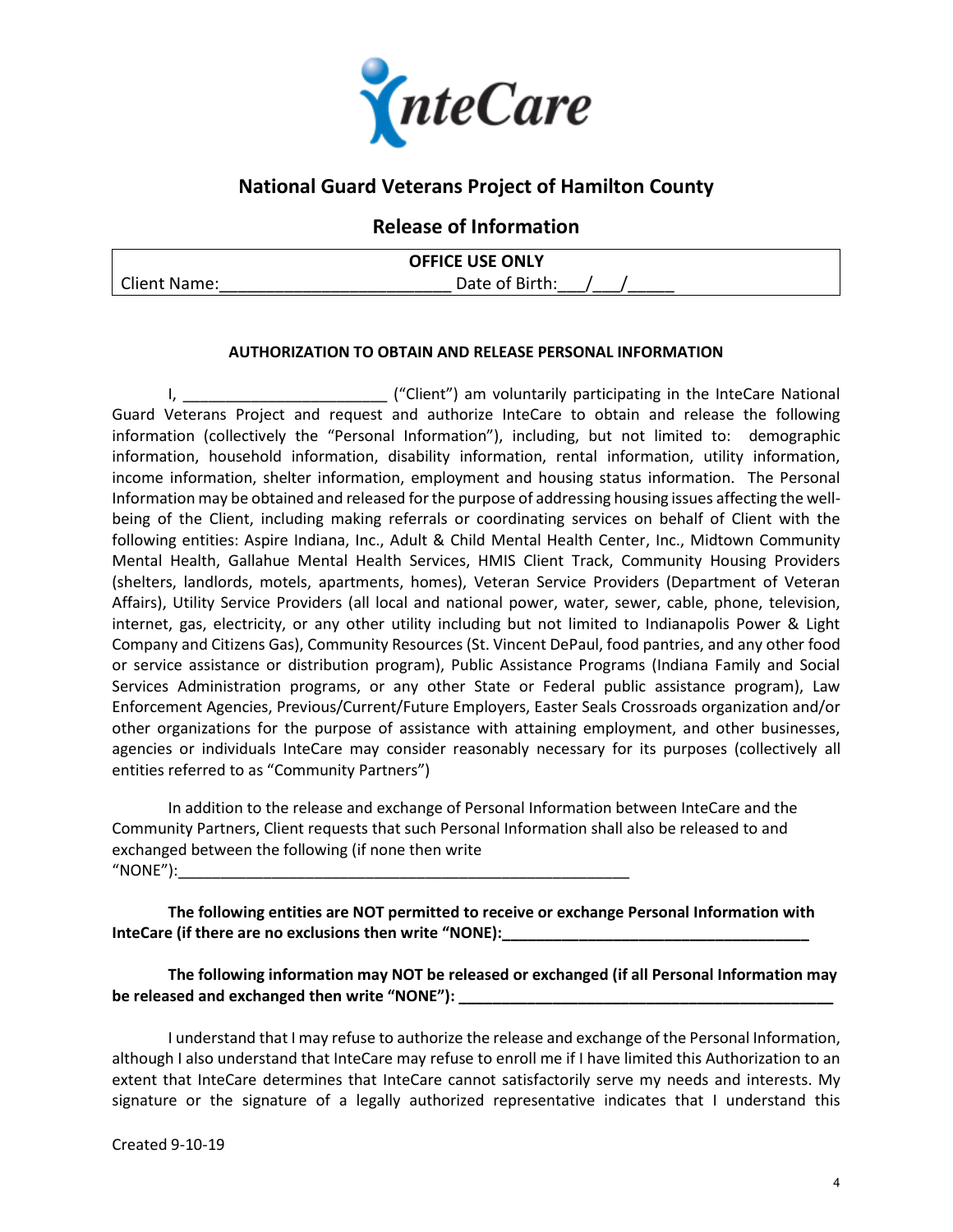

Authorization of Personal Information and consent to the release and exchange of any and all Personal Information to the Community Partners for any reason reasonably related to the services InteCare provides, subject to exclusions, and understand that this Authorization is valid for a period of one (1) year from the date of signature below ("Year Term") or another authorized period: (leave blank if Authorization is valid for the Year Term) is valid for the Year Term

My signature or the signature of a legally authorized representative further indicates that it is understood this Authorization can be revoked at any time, for any reason by the Client if notice is provided in writing to the following address: **8604 Allisonville Rd, Indianapolis, IN 46250**; and it is understood that at all times any Personal Information exchanged or released shall be treated in a confidential manner.

|               | <b>DO</b> DO NOT wish to have the Personal Information released and exchanged under this |
|---------------|------------------------------------------------------------------------------------------|
| Authorization |                                                                                          |

\_\_\_\_\_\_\_\_\_\_\_\_\_\_\_\_\_\_\_\_\_\_\_\_\_\_\_\_\_\_\_\_\_\_\_\_ \_\_\_\_\_\_\_\_\_\_\_\_\_\_\_\_\_\_\_\_\_\_\_\_\_

\_\_\_\_\_\_\_\_\_\_\_\_\_\_\_\_\_\_\_\_\_\_\_\_ \_\_\_\_\_\_\_\_\_\_\_\_\_\_\_\_\_\_\_\_\_\_\_\_

**Client Signature Authorization Date** 

Legally Authorized Representative of Client **Authorization Date** 

\_\_\_\_\_\_\_\_\_\_\_\_\_\_\_\_\_\_\_\_\_\_\_\_\_\_\_\_\_\_\_\_\_\_\_\_

\_\_\_\_\_\_\_\_\_\_\_\_\_\_\_\_\_\_\_\_\_\_\_\_\_\_\_\_\_\_\_\_\_\_\_\_

Relationship

**Witness Signature**

**FOR OFFICE USE ONLY IF REVOKED IN WRITING**

Date of Revocation: \_\_\_\_\_\_\_\_\_\_\_\_ Name of Individual:\_\_\_\_\_\_\_\_\_\_\_\_\_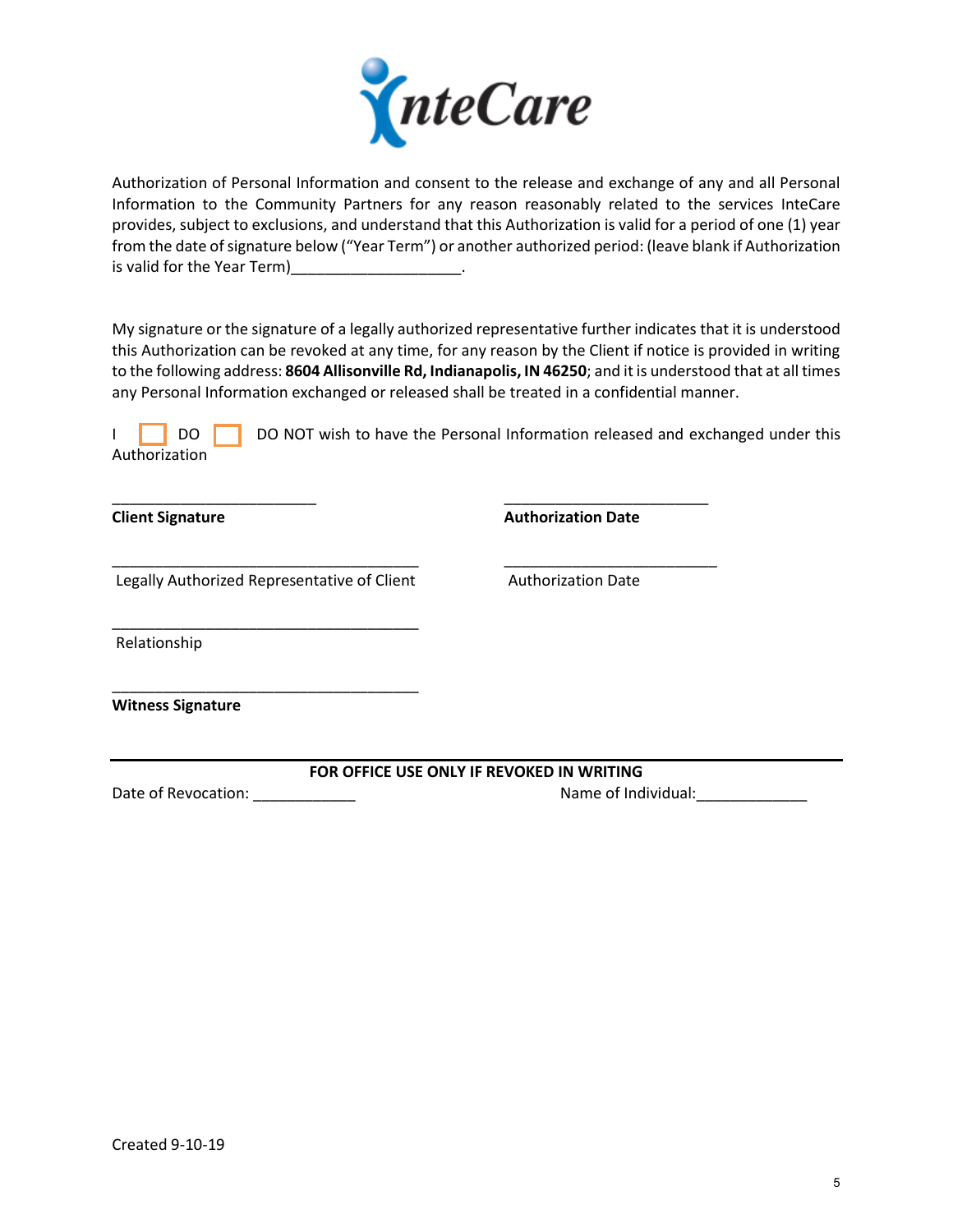

# **National Guard Veterans Project**

# **Request for Tenancy Approval**

| Address of unit (street address, unit number, city, state, zip code):                       |       |  |  |  |
|---------------------------------------------------------------------------------------------|-------|--|--|--|
|                                                                                             |       |  |  |  |
| Address (street address, city, state, zip code):                                            |       |  |  |  |
|                                                                                             |       |  |  |  |
|                                                                                             |       |  |  |  |
|                                                                                             |       |  |  |  |
|                                                                                             |       |  |  |  |
| Proposed monthly rent: ________________ Proposed first month pro-rated rent: ______________ |       |  |  |  |
| Security deposit: _____________ Application fee: ____________                               |       |  |  |  |
| *Landlords must provide completed W9 for tax purposes                                       |       |  |  |  |
| Signature of landlord or authorized representative:                                         | Date: |  |  |  |